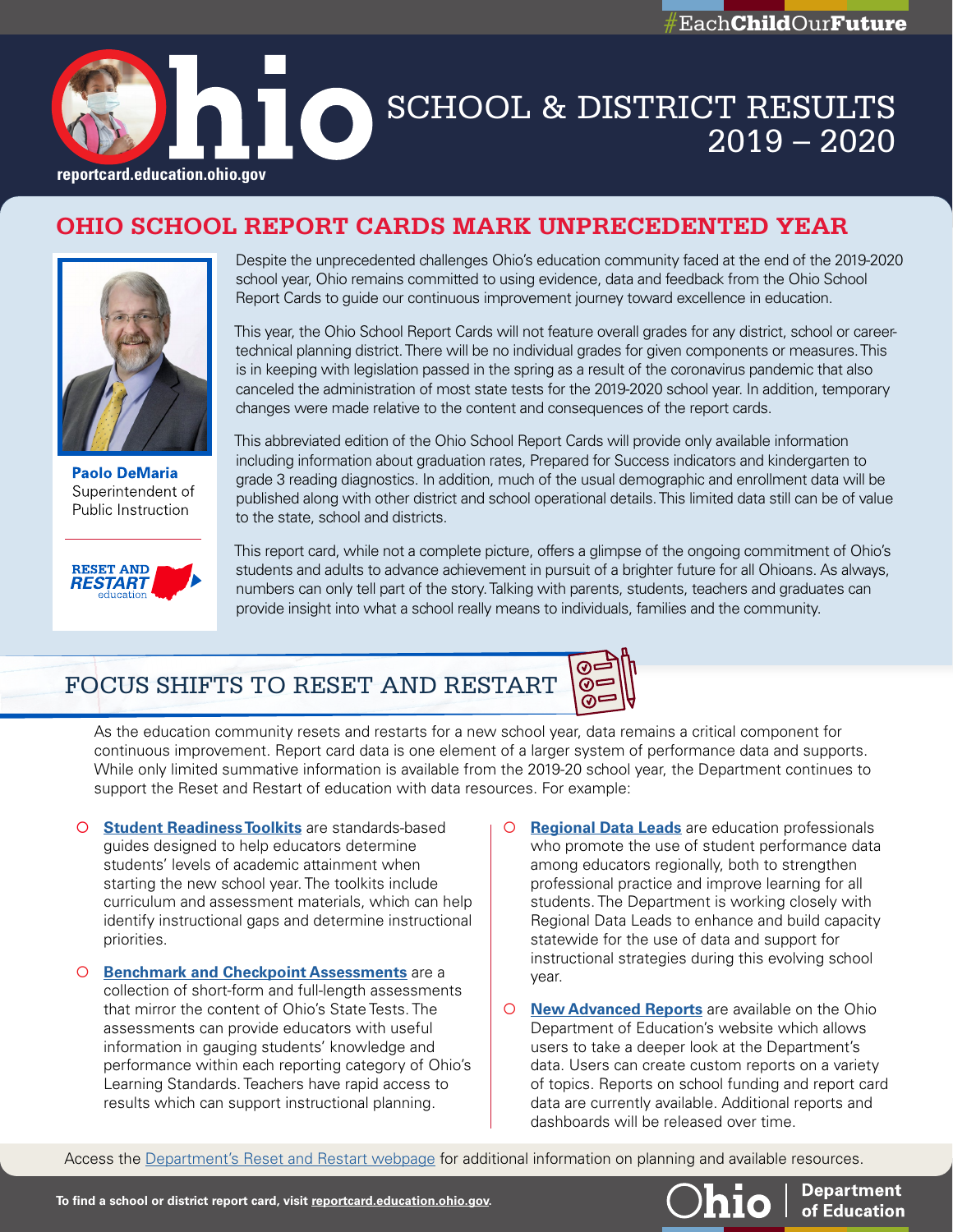#### The four-year graduation rate continues to improve.

The graduation rate measures how many students are successfully finishing high school with a regular diploma in four or five years. Graduation requirements have evolved over the past several years and the most recent year reflects transitional graduation requirements that were in place for the class of 2018. Even with these changes, the four-year graduation rate has consistently improved since 2010 – reaching a new high this year of 85.9 percent for the class of 2019.



#### *[Each Child, Our](http://education.ohio.gov/getattachment/About/EachChildOurFuture/Final-Strategic-Plan-Board-Approved.pdf.aspx?lang=en-US)*

*[Future](http://education.ohio.gov/getattachment/About/EachChildOurFuture/Final-Strategic-Plan-Board-Approved.pdf.aspx?lang=en-US)* focuses on high school success and postsecondary connections and the multiple ways students can demonstrate the knowledge, skills and dispositions necessary for high school graduation and beyond. Ohio's newly adopted graduation requirements provide greater flexibility and acknowledge that students can demonstrate competency and readiness through a variety of mechanisms. The recent health crisis has added unique challenges for students. Students in the class of 2020 were provided additional flexibility which will be reflected in next year's report cards.

**Department** 

of Education

hio

### Students' indicators of preparedness continue to climb

The Prepared for Success component is one of the more recent additions to the report card, and the number of students meeting the mark for this measure has increased each year. This year's report card shows 3,994 more students met at least one measure and 3,478 more students met at least one

| <b>Prepared for Success</b> |         |         |          |          |  |
|-----------------------------|---------|---------|----------|----------|--|
| 2015-16                     | 2016-17 | 2017-18 | 2018-19  | 2019-20  |  |
| $34.2\%$                    | 36.1%   | 37.7%   | $40.1\%$ | $42.0\%$ |  |

of the bonus measures when compared to last year's report card. The number of students earning at least 12 points of industry credentials is up 81 percent since 2017. The number of students earning dual enrollment credits is up 58 percent since 2017. *(See the Industry Credential Count and Students Earning Dual Enrollment Credits charts on the next page.)*